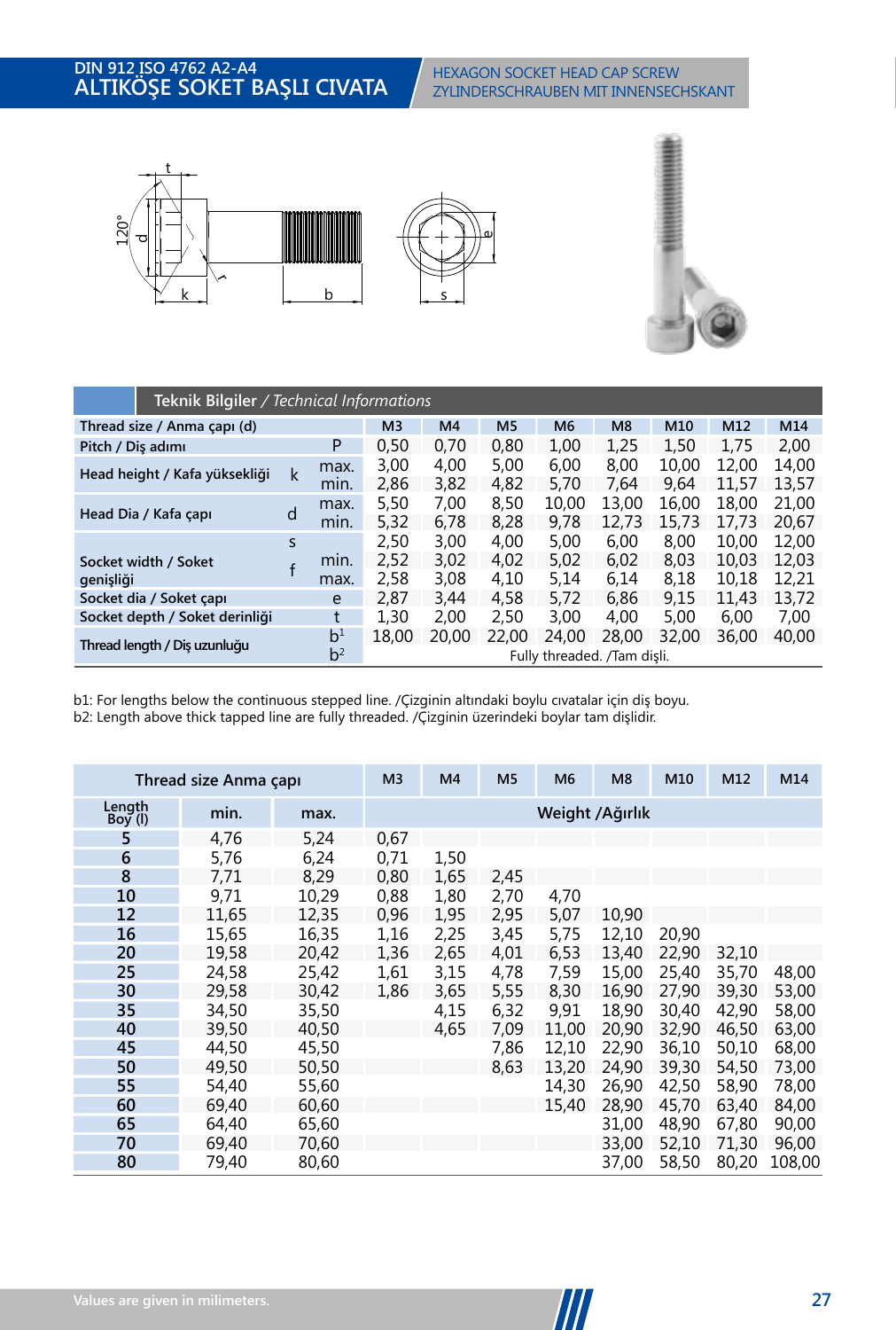

|                                   | Teknik Bilgiler / Technical Informations |                                  |                |                |                |                                      |                |                |                |                |  |  |  |  |
|-----------------------------------|------------------------------------------|----------------------------------|----------------|----------------|----------------|--------------------------------------|----------------|----------------|----------------|----------------|--|--|--|--|
| Thread size / Anma capı (d)       |                                          |                                  | M <sub>3</sub> | M <sub>4</sub> | M <sub>5</sub> | M <sub>6</sub>                       | M8             | M10            | M12            | M14            |  |  |  |  |
| Pitch / Dis adımı                 |                                          | P                                | 0,50           | 0,70           | 0,80           | 1,00                                 | 1,25           | 1,50           | 1,75           | 2,00           |  |  |  |  |
| Head height / Kafa yüksekliği     | k                                        | max.<br>mın.                     | 3,00<br>2,86   | 4,00<br>3,82   | 5,00<br>4,82   | 6,00<br>5,70                         | 8,00<br>7,64   | 10,00<br>9,64  | 12.00<br>11.57 | 14,00<br>13,57 |  |  |  |  |
| Head Dia / Kafa çapı              | d                                        | max.<br>min.                     | 5,50<br>5,32   | 7,00<br>6,78   | 8.50<br>8,28   | 10.00<br>9,78                        | 13.00<br>12.73 | 16.00<br>15.73 | 18.00<br>17.73 | 21.00<br>20,67 |  |  |  |  |
|                                   | S                                        |                                  | 2,50           | 3,00           | 4,00           | 5,00                                 | 6,00           | 8,00           | 10.00          | 12,00          |  |  |  |  |
| Socket width / Soket<br>genişliği |                                          | min.<br>max.                     | 2.52<br>2,58   | 3,02<br>3,08   | 4.02<br>4,10   | 5.02<br>5.14                         | 6.02<br>6,14   | 8.03<br>8,18   | 10.03<br>10.18 | 12.03<br>12,21 |  |  |  |  |
| Socket dia / Soket capi           |                                          | e                                | 2.87           | 3.44           | 4.58           | 5.72                                 | 6.86           | 9.15           | 11.43          | 13.72          |  |  |  |  |
| Socket depth / Soket derinliği    |                                          | t                                | 1.30           | 2.00           | 2.50           | 3.00                                 | 4.00           | 5.00           | 6.00           | 7.00           |  |  |  |  |
| Thread length / Dis uzunluğu      |                                          | b <sup>1</sup><br>b <sup>2</sup> | 18,00          | 20,00          | 22,00          | 24.00<br>Fully threaded. /Tam dişli. | 28,00          | 32,00          | 36,00          | 40.00          |  |  |  |  |
|                                   |                                          |                                  |                |                |                |                                      |                |                |                |                |  |  |  |  |

**M3 M4 M5 M6 M8 M10 M12 M14 Thread size / Anma çapı (d)** b2: Length above thick tapped line are fully threaded. /Çizginin üzerindeki boylar tam dişlidir. b1: For lengths below the continuous stepped line. /Çizginin altındaki boylu cıvatalar için diş boyu.

|                     | Thread size Anma çapı |        | M <sub>3</sub> | M <sub>4</sub> | M <sub>5</sub> | M <sub>6</sub> | M8               | M10   | M12   | M14           |
|---------------------|-----------------------|--------|----------------|----------------|----------------|----------------|------------------|-------|-------|---------------|
| Length<br>Boy $(I)$ | min.                  | max.   |                |                |                |                | Weight / Ağırlık |       |       |               |
| 90                  | 89,30                 | 90.70  |                |                |                |                |                  | 64,90 | 89.10 | 120.00        |
| 100                 | 99.30                 | 100.70 |                |                |                |                |                  | 71.20 | 98.00 | 132.00        |
| 110                 | 109.30                | 110.70 |                |                |                |                |                  |       |       | 107.00 144.00 |
| 120                 | 119,30                | 120.70 |                |                |                |                |                  |       |       | 116,00 156,00 |
| 130                 | 129,20                | 130.80 |                |                |                |                |                  |       |       | 168,00        |
| 140                 | 139,20                | 140.80 |                |                |                |                |                  |       |       | 180,00        |
| 150                 | 149.20                | 150.80 |                |                |                |                |                  |       |       |               |
| 160                 | 159.20                | 160.80 |                |                |                |                |                  |       |       |               |
| 180                 | 179.20                | 180.80 |                |                |                |                |                  |       |       |               |
| 200                 | 199.10                | 200.90 |                |                |                |                |                  |       |       |               |
| 220                 | 219.10                | 220.90 |                |                |                |                |                  |       |       |               |
| 240                 | 239.10                | 240.90 |                |                |                |                |                  |       |       |               |
| 260                 | 258.95                | 261.05 |                |                |                |                |                  |       |       |               |
| 280                 | 278.95                | 281.05 |                |                |                |                |                  |       |       |               |
| 300                 | 298.95                | 301.05 |                |                |                |                |                  |       |       |               |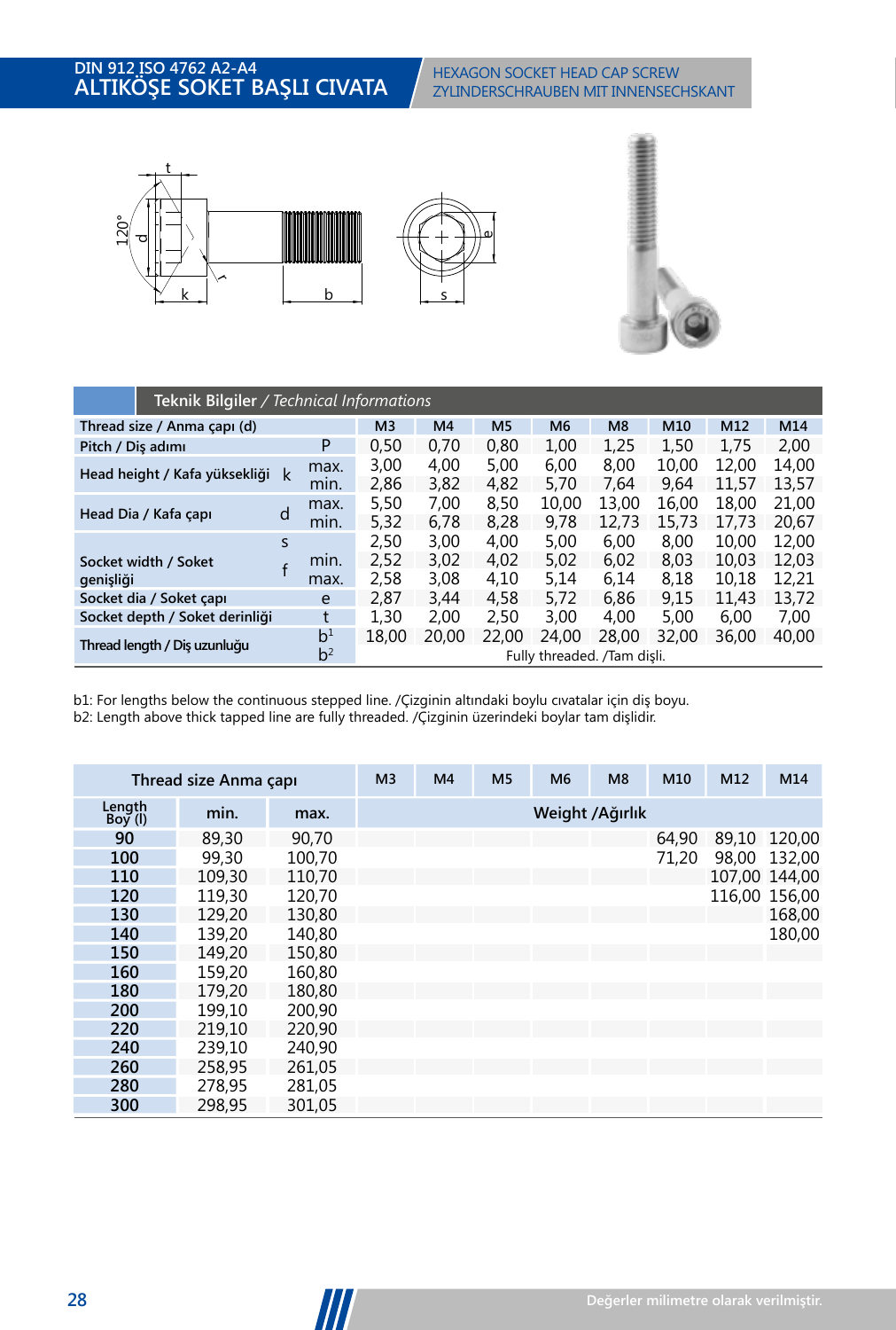

|                   | Teknik Bilgiler / Technical Informations |   |                |                |                |                |                |                             |                |                |                |  |  |
|-------------------|------------------------------------------|---|----------------|----------------|----------------|----------------|----------------|-----------------------------|----------------|----------------|----------------|--|--|
|                   | Thread size / Anma capı (d)              |   |                | M16            | M18            | M20            | M22            | M24                         | M27            | M30            | M33            |  |  |
| Pitch / Dis adımı |                                          |   | P              | 2,00           | 2,50           | 2.50           | 2,50           | 3,00                        | 3,00           | 3,50           | 3,50           |  |  |
|                   | Head height / Kafa yüksekliği            | k | max.<br>min.   | 16.00<br>15,57 | 18.00<br>17.57 | 20.00<br>19.48 | 22.00<br>21,48 | 24.00<br>23.48              | 27.00<br>26.48 | 30.00<br>29.48 | 33,00<br>32,38 |  |  |
|                   | Head Dia / Kafa çapı                     | d | max.<br>min.   | 24.00<br>23.67 | 27.00<br>26.67 | 30.00<br>29.67 | 33,00<br>32.61 | 36,00<br>35.61              | 40.00<br>39.61 | 45,00<br>44.61 | 50.00<br>49,61 |  |  |
|                   |                                          | S |                | 14.00          | 14.00          | 17.00          | 17.00          | 19.00                       | 19.00          | 22,00          | 24.00          |  |  |
|                   | Socket width / Soket                     |   | min.           | 14.03          | 14.03          | 17.05          | 17.05          | 19.07                       | 19.07          | 22.07          | 24.07          |  |  |
| genişliği         |                                          |   | max.           | 14.21          | 14.21          | 17.23          | 17.23          | 19.28                       | 19.28          | 22.28          | 24.28          |  |  |
|                   | Socket dia / Soket capi                  |   | e              | 16,00          | 16.00          | 19.44          | 19.44          | 21.73                       | 21.73          | 25.15          | 27.43          |  |  |
|                   | Socket depth / Soket derinliği           |   | t              | 8.00           | 9.00           | 10.00          | 11.00          | 12.00                       | 13,50          | 15,50          | 18,00          |  |  |
|                   | Thread length / Dis uzunluğu             |   | b <sup>1</sup> | 44.00          | 48.00          | 52.00          | 56,00          | 60.00                       | 66.00          | 72.00          | 78,00          |  |  |
|                   |                                          |   | b <sup>2</sup> |                |                |                |                | Fully threaded. /Tam disli. |                |                |                |  |  |
|                   |                                          |   |                |                |                |                |                |                             |                |                |                |  |  |

**M3 M4 M5 M6 M8 M10 M12 M14 Thread size / Anma çapı (d)** b2: Length above thick tapped line are fully threaded. /Çizginin üzerindeki boylar tam dişlidir. b1: For lengths below the continuous stepped line. /Çizginin altındaki boylu cıvatalar için diş boyu.

|                     | Thread size Anma çapı |       | M16   | M18                        | M20 | M22                                                     | M24 | M27 | M30 | M33                                                     |  |
|---------------------|-----------------------|-------|-------|----------------------------|-----|---------------------------------------------------------|-----|-----|-----|---------------------------------------------------------|--|
| Length<br>$Boy$ (l) | min.                  | max.  |       | Weight / Ağırlık           |     |                                                         |     |     |     |                                                         |  |
| 5                   | 4.76                  | 5,24  |       |                            |     |                                                         |     |     |     |                                                         |  |
| 6                   | 5.76                  | 6.24  |       |                            |     |                                                         |     |     |     |                                                         |  |
| 8                   | 7.71                  | 8,29  |       |                            |     |                                                         |     |     |     |                                                         |  |
| 10                  | 9.71                  | 10,29 |       |                            |     |                                                         |     |     |     |                                                         |  |
| 12                  | 11.65                 | 12.35 |       |                            |     |                                                         |     |     |     |                                                         |  |
| 16                  | 15,65                 | 16,35 |       |                            |     |                                                         |     |     |     |                                                         |  |
| 20                  | 19.58                 | 20,42 |       |                            |     |                                                         |     |     |     |                                                         |  |
| 25                  | 24,58                 | 25.42 | 71.30 |                            |     |                                                         |     |     |     |                                                         |  |
| 30                  | 29.58                 | 30,42 |       | 77.80 111.00 128.00        |     |                                                         |     |     |     |                                                         |  |
| 35                  | 34,50                 | 35,50 |       | 84,40 120,00 139,00 211,00 |     |                                                         |     |     |     |                                                         |  |
| 40                  | 39.50                 | 40.50 | 91.00 |                            |     | 129.00 150.00 224.00 270.00                             |     |     |     |                                                         |  |
| 45                  | 44.50                 | 45.50 |       |                            |     | 97.60 138.00 161.00 237.00 285.00 330.00 500.00         |     |     |     |                                                         |  |
| 50                  | 49.50                 | 50,50 |       |                            |     |                                                         |     |     |     | 106,00 147,00 172,00 250,00 300,00 352,00 527,00 630,00 |  |
| 55                  | 54,40                 | 55,60 |       |                            |     |                                                         |     |     |     | 114.00 156.00 183.00 263.00 316.00 374.00 554.00 665.00 |  |
| 60                  | 59.40                 | 60,60 |       |                            |     |                                                         |     |     |     | 122,00 165,00 194,00 276,00 330,00 396,00 581,00 700,00 |  |
| 65                  | 64.40                 | 65,60 |       |                            |     |                                                         |     |     |     | 130,00 174,00 205,00 291,00 345,00 418,00 608,00 735,00 |  |
| 70                  | 69.40                 | 70,60 |       |                            |     | 130,00 183,00 216,00 306,00 363,00 440,00 635,00 770,00 |     |     |     |                                                         |  |
| 80                  | 79,40                 | 80,60 |       |                            |     |                                                         |     |     |     | 154.00 203.00 241.00 336.00 399.00 484.00 690.00 830.00 |  |
| 90                  | 89,30                 | 90.70 |       |                            |     |                                                         |     |     |     | 170,00 223,00 266,00 366,00 435,00 529,00 745,00 900,00 |  |